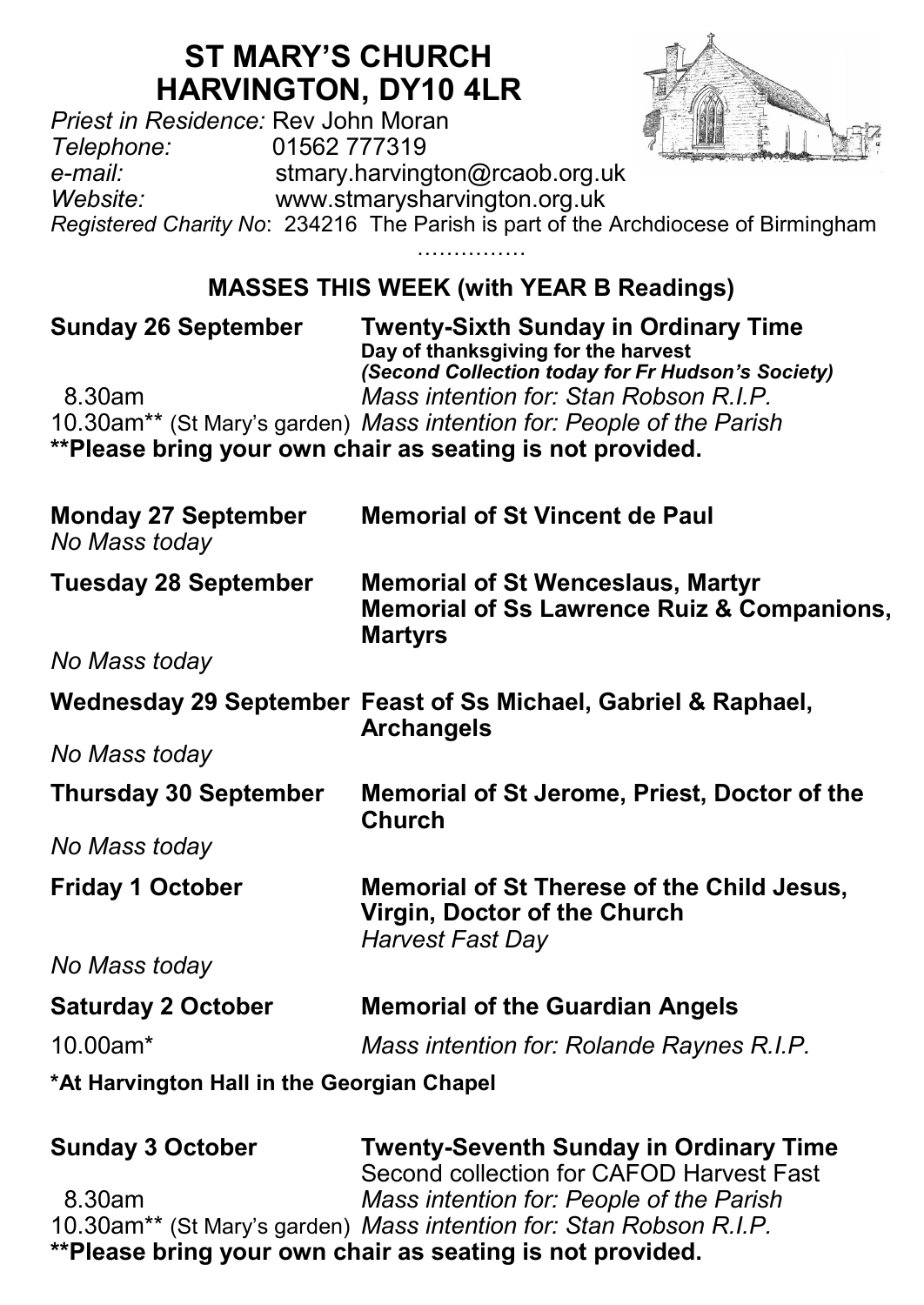**Anniversaries in September:** Rev William Thompson (1726), Rev Francis Parker (1779), Rev Richard Cornthwaite (1803), William Parkes, Thomas Parkes (1895), Ellen Ryan Ferris(1955) Rev John Love (1961), Bernard McKay (1985), Catherine Dawson (1992), Patrick Dawson (1998), Faye Bullock (1999), Violet Grove (1999). Joseph Haydon (2000),Mgr James Crighton (2001), John Keenan (2002) Michael Broadbent (2006), Leonard Bernard Myerscough (2010), Frank Verlic (2014), Peter Stubbins (2016), Patsy Mullins (2017), Michael Bird (2020)

…………………………………………………………………….

**In your prayers please remember parishioners and friends who are sick:**  Deirdre Brookes, Elizabeth Causer, Kathleen Clark, Liz and Lionel Cornish, Bob Grant, Jane and Peter Handley, Kay Hildebrandt, Sean McDermott.

…………………………………………..



… for all your offerings and donations. They are always gratefully received and enable Fr John to maintain our parish and to minister to our community.

**Contributions to the Parish: 13th-20th September**

| Regular, weekly Gift Aid Direct Debit: £316.00 |         |
|------------------------------------------------|---------|
| Gift Aid Envelopes:                            | £184.00 |
| Loose cash:                                    | £138.00 |

Second Collection for Home Mission Day / Catholic Evangelisation £67.85

…………………………………………...…..



## **WELCOME TO ST MARY'S!**

We ask everyone attending our premises to take note of the following: 'Track and Trace': It is no longer a legal requirement to provide contact details at a venue. If someone attends our premises who is found to be a Covid positive case, we will inform everyone on our parish email database. If you are not on our database and you want to be alerted you may provide us with your contact details or scan the displayed NHS QR code on your phone.

- When inside church, the congregation are strongly recommended to wear face coverings.
- The congregation are asked to spread out and not to kneel if someone is sitting down on the pew in front of them.
- If members of the congregation would like to ensure social distancing they may use a 'Please Leave Space' sign (available in the porch) and place it on the seat beside them in their pew.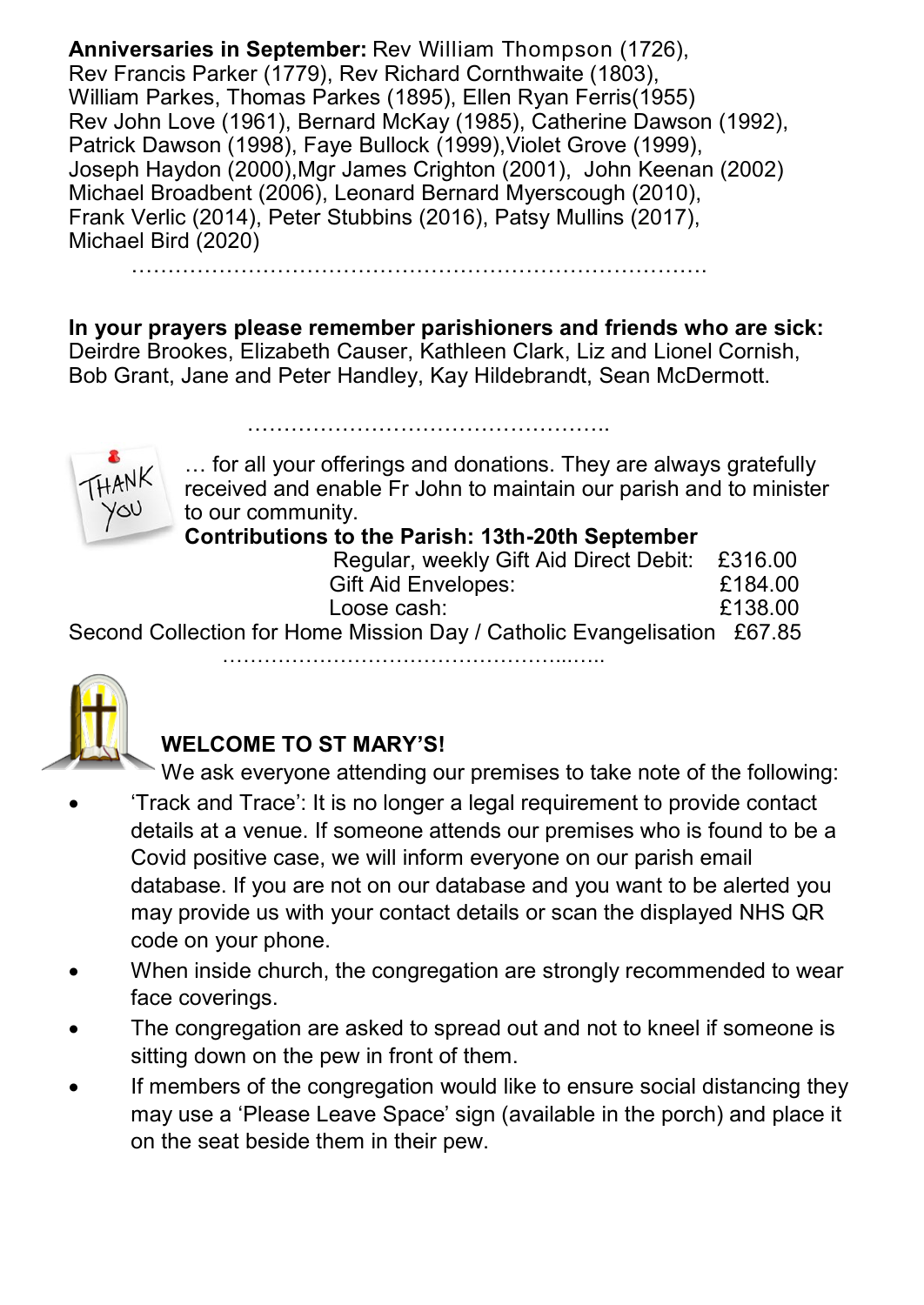

At **HARVINGTON HALL** on the **25th & 26th September**  there is a special event to 'meet' the Tudor monarchs . Please see the Hall's website: [www.harvingtonhall.co.uk](http://www.harvingtonhall.co.uk/)



**HARVINGTON CRAFT GROUP - Church cushions update** Many thanks to our volunteers who have been quietly stitching at home throughout the pandemic. Kits completed to date, are amazing, but we still have quite a few more left to complete to

…………………………………………………….

ensure a comfy cushion for everyone in church! As we are now in a position to meet socially and enjoy a coffee and chat together as we sew, please join us on **Wednesday 29th September, 1.30 - 3.30pm** in the upper room of Rowberry's restaurant, Chaddesley Corbett where we are hoping to meet on a regular basis in a space that is large, light and airy! . Anyone who would like to help us with our project would be most welcome to come along or just collect a kit to work on at home.



**CAFOD'**s local experts are helping people all over the world to CAFOD adapt to climate change and protect our common home. Just one world By donating to CAFOD this Family Fast Day you can help communities affected by the worst impacts of the climate

crisis. Donate online through the CAFOD website or by using a CAFOD envelope. You can also easily give via text. Text CAFOD10 to 70580 to donate £10<sup>\*</sup> or choose to give any whole amount between £1 and £20 by texting CAFOD, followed by the amount you would like to donate, to 70580. \*Texts cost £10 plus one standard rate message and you'll be opting in to hear more about our work and fundraising via telephone and SMS. If you'd like to give £10 but do not wish to receive marketing communications, text: CAFODNOINFO to 70580. For more information, please see their Privacy Policy: cafod.org.uk/privacy



…………………………………………………..

Fr John is very grateful for all the messages and gifts sent to him in honour of his 80th Birthday last week. On leaving Mass on Sunday please collect a piece of Birthday cake to enjoy at your leisure!

**PLEASE NOTE A CHANGE OF OUR EMAIL ADDRESS!** For all parish correspondence from now onward please use **stmary.harvington@rcaob.org.uk**

……………………………………………..